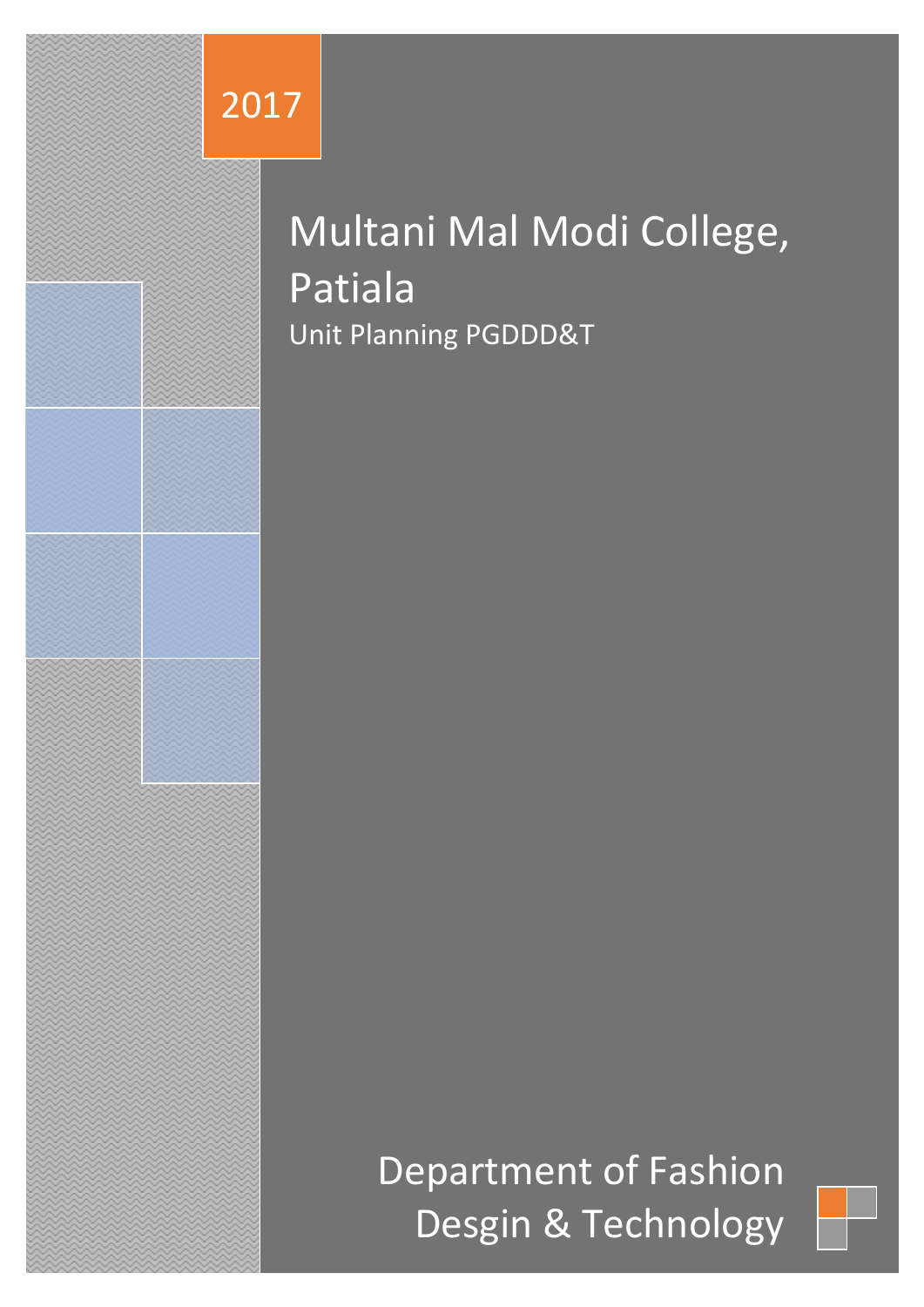#### **PGDDD&T (SEMESTER-Ist)**

#### **(2017-18)**

#### **Subject: Pattern Making and Construction Techniques**

#### **Max Marks: 36 Maximum Time: 3 Hrs.**

|                          | <b>TILLMST-I</b>                                                                                  |                        |
|--------------------------|---------------------------------------------------------------------------------------------------|------------------------|
|                          | Anthropometry - Various methods of taking measurements and sequence of recording measurements     |                        |
|                          | Proportionate style reading for human body                                                        |                        |
| Theory of Paper-Pattern- |                                                                                                   |                        |
|                          | Pattern for individual designing                                                                  |                        |
|                          | Pattern for commercial use                                                                        |                        |
|                          | <b>TILLMST-II</b>                                                                                 |                        |
|                          |                                                                                                   |                        |
|                          | Scopes and importance of drafting and layouts                                                     |                        |
|                          | Defects and remedies in various types of garments                                                 |                        |
|                          | Factors affecting care and storage of clothes                                                     |                        |
|                          |                                                                                                   |                        |
|                          | <b>TILLFINAL EXAM</b>                                                                             |                        |
| Terminology-             |                                                                                                   |                        |
|                          | Mending, repair, renovation, cutting-down, re-modeling, darning, seam-allowances, Notches, draft, |                        |
|                          |                                                                                                   |                        |
|                          | pattern, fitting pattern, dummy, lay-out, inlay, scale, bottom, trueing, direct measure system.   |                        |
|                          | Equipment used for measurements, drafting, cutting and stitching                                  |                        |
|                          | Sewing machines-its working, care and maintenances                                                |                        |
|                          |                                                                                                   |                        |
|                          | <b>Mode of Assessment</b>                                                                         |                        |
|                          |                                                                                                   |                        |
|                          | <b>Mode of Assessment</b>                                                                         |                        |
| <b>Sr. No.</b>           | <b>Component</b>                                                                                  | Weightage              |
|                          | Mid Semester Test (MST)                                                                           | 40% (Average of 2 MST) |
| $\overline{2}$           | <b>Written Assignments</b>                                                                        | 40%                    |
| 3                        | Attendance                                                                                        | 20%                    |

Q,

FRON